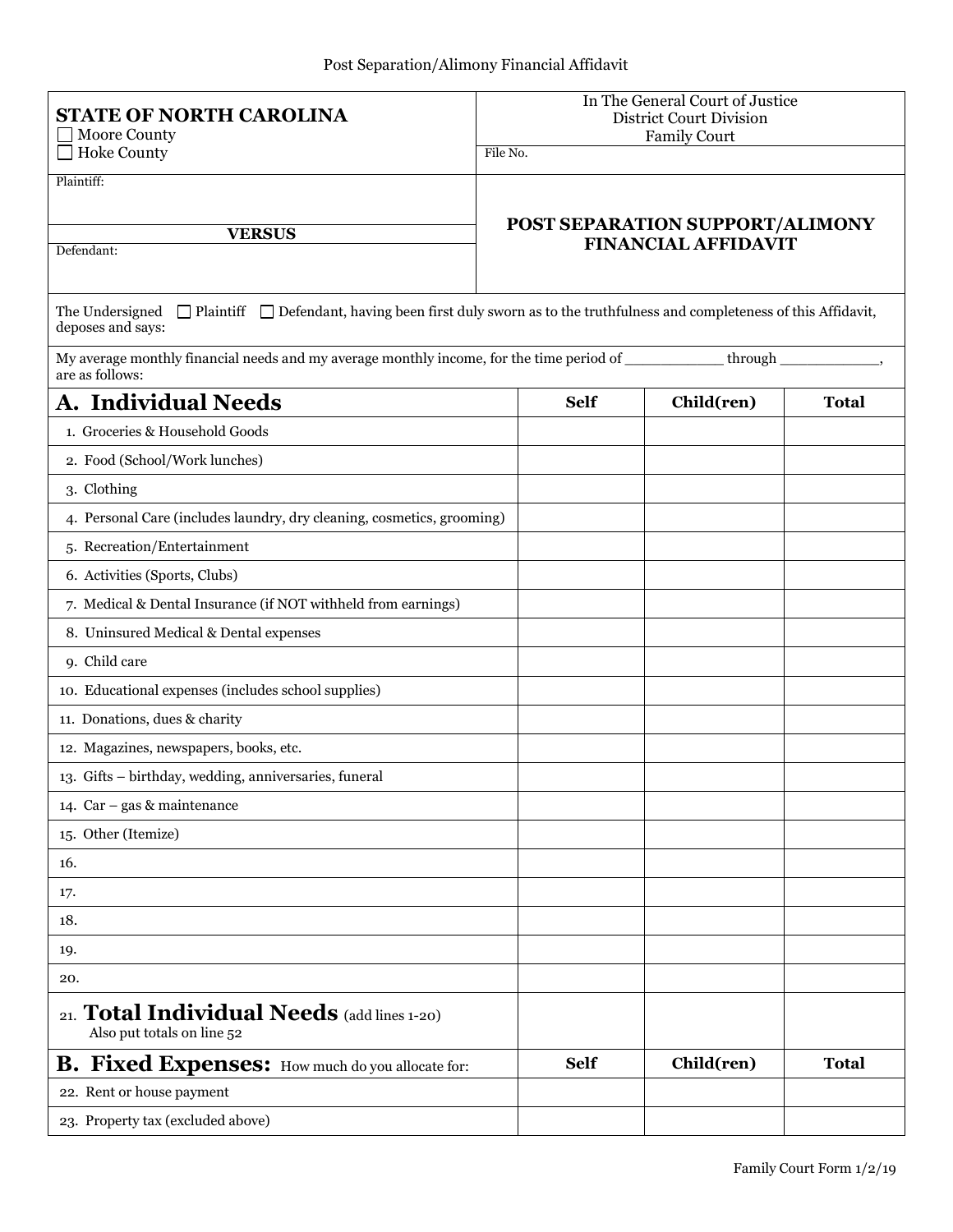| 24. Homeowner's or Renter's insurance                                    |             |                                                      |                                   |
|--------------------------------------------------------------------------|-------------|------------------------------------------------------|-----------------------------------|
|                                                                          | <b>Self</b> | Child(ren)                                           | <b>Total</b>                      |
| 25. Household maintenance and repair                                     |             |                                                      |                                   |
| 26. Yard Maintenance                                                     |             |                                                      |                                   |
| 27. Electricity                                                          |             |                                                      |                                   |
| 28. Water                                                                |             |                                                      |                                   |
| 29. Heat (gas, fuel oil, etc.)                                           |             |                                                      |                                   |
| 30. Telephone                                                            |             |                                                      |                                   |
| 31. Car payment                                                          |             |                                                      |                                   |
| 32. Car insurance                                                        |             |                                                      |                                   |
| 33. Other: (Itemize)                                                     |             |                                                      |                                   |
| 34.                                                                      |             |                                                      |                                   |
| $35-$                                                                    |             |                                                      |                                   |
| 36.                                                                      |             |                                                      |                                   |
| 37.                                                                      |             |                                                      |                                   |
| 38. Total Fixed Expenses (add lines 22-37)<br>Also put totals on line 53 |             |                                                      |                                   |
| <b>C. Debt Payments</b> (Itemize)                                        |             |                                                      |                                   |
| To Whom Owed                                                             |             | <b>Balance</b>                                       | <b>Monthly</b><br><b>Payments</b> |
| 39.                                                                      |             |                                                      |                                   |
| 40.                                                                      |             |                                                      |                                   |
| 41.                                                                      |             |                                                      |                                   |
| 42.                                                                      |             |                                                      |                                   |
| 43.                                                                      |             |                                                      |                                   |
| 44.                                                                      |             |                                                      |                                   |
| 45.                                                                      |             |                                                      |                                   |
| 46.                                                                      |             |                                                      |                                   |
| 47.                                                                      |             |                                                      |                                   |
| 48.                                                                      |             |                                                      |                                   |
| 49.                                                                      |             |                                                      |                                   |
| 50.                                                                      |             |                                                      |                                   |
| 51. Total Debt Payments (add lines 39-50)<br>Also put totals on line 54  |             |                                                      |                                   |
|                                                                          | <b>Self</b> | Child(ren)                                           | <b>Total</b>                      |
| 52. Total Individual Needs (line 21)                                     |             |                                                      |                                   |
| 53. Total Fixed Expenses (line 38)                                       |             |                                                      |                                   |
| 54. Total Debt payments (line 51)                                        |             | No debt payments<br>can be allocated to<br>children. |                                   |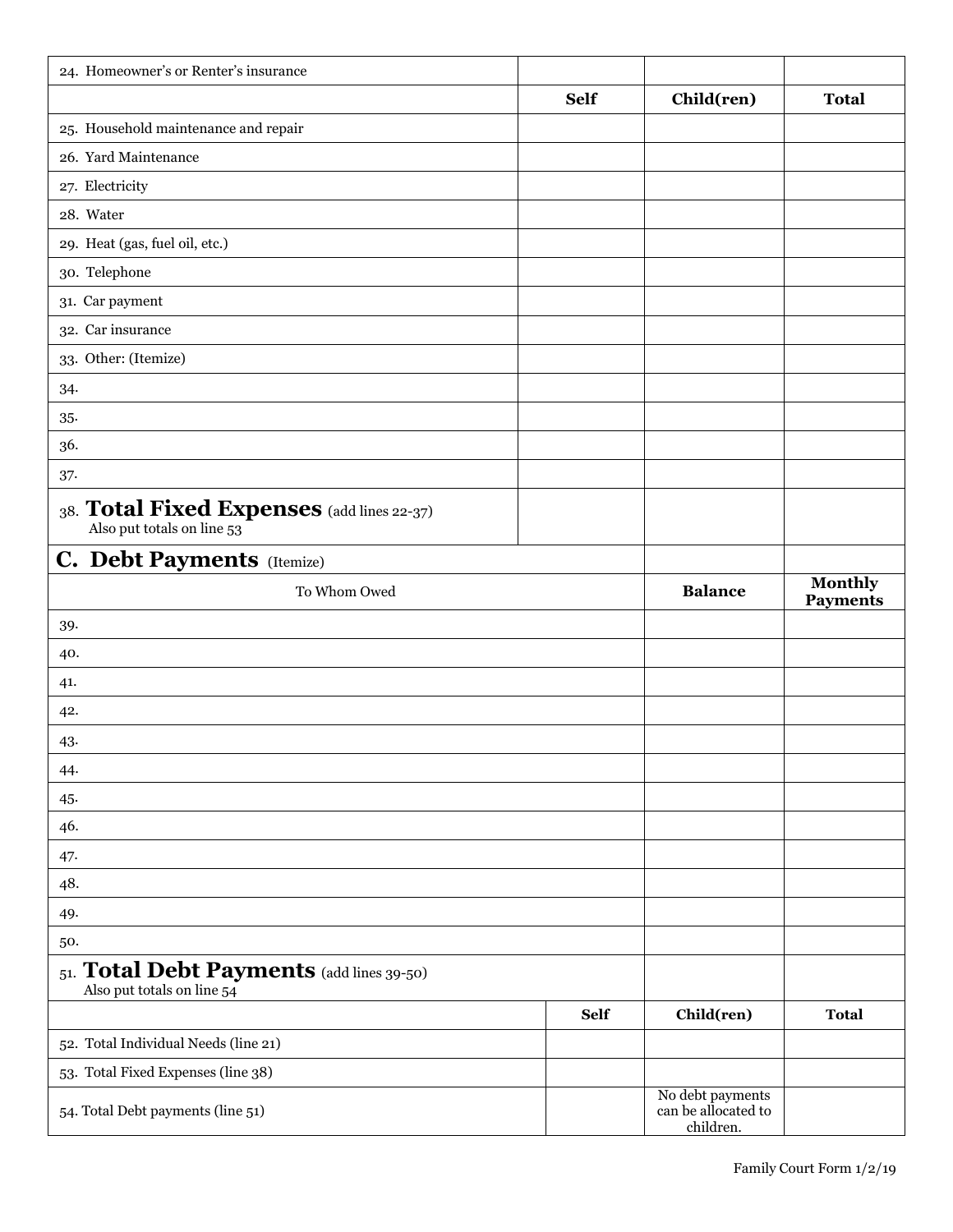| 55. Total Monthly Needs (add lines 52-54)<br>Also put total in summary box                                                                       |  |  |
|--------------------------------------------------------------------------------------------------------------------------------------------------|--|--|
| D. Income                                                                                                                                        |  |  |
| 56. Wages                                                                                                                                        |  |  |
| 57. Overtime                                                                                                                                     |  |  |
| 58. Commissions                                                                                                                                  |  |  |
| 59. Bonuses                                                                                                                                      |  |  |
| 60. Interest                                                                                                                                     |  |  |
| 61. Dividends                                                                                                                                    |  |  |
| 62. Trust Fund                                                                                                                                   |  |  |
| 63. Social Security                                                                                                                              |  |  |
| 64. Pension or Military Retirement                                                                                                               |  |  |
| 65. Business Profit                                                                                                                              |  |  |
| 66. Federal Income Tax Refund (previous year divided by 12)                                                                                      |  |  |
| 67. State Income Tax Refund (previous year divided by 12)                                                                                        |  |  |
| 68. Other                                                                                                                                        |  |  |
| 69.                                                                                                                                              |  |  |
| 70.                                                                                                                                              |  |  |
| 71. <b>Gross Income</b> (add lines 56 thru 70)<br>Also put in summary box                                                                        |  |  |
| Deductions:                                                                                                                                      |  |  |
| 72. Federal Income Tax (deducted from paycheck)                                                                                                  |  |  |
| State Income Tax (deducted from paycheck)<br>73.                                                                                                 |  |  |
| FICA (deducted from paycheck)<br>74.                                                                                                             |  |  |
| 75. Medical Insurance (deducted from paycheck)                                                                                                   |  |  |
| 76. Dental Insurance (deducted from paycheck)                                                                                                    |  |  |
| 77. Vision Insurance (deducted from paycheck)                                                                                                    |  |  |
| 78. Retirement (deducted from paycheck)                                                                                                          |  |  |
| 79. Federal Income Tax (not deducted from paycheck but directly paid to IRS - previous year divided by 12)                                       |  |  |
| 80. State Income Tax (not deducted from paycheck but directly paid to the state - previous year divided by 12)                                   |  |  |
| 81. Other                                                                                                                                        |  |  |
| 82. Total Deductions (add lines 72-81)                                                                                                           |  |  |
| 83. Net Income (subtract line 82 from line 71)<br>Also put in summary box                                                                        |  |  |
|                                                                                                                                                  |  |  |
| 85. I have been employed there since: __________________________________ (date).<br>If not now employed, my last regular job was at: ___________ |  |  |